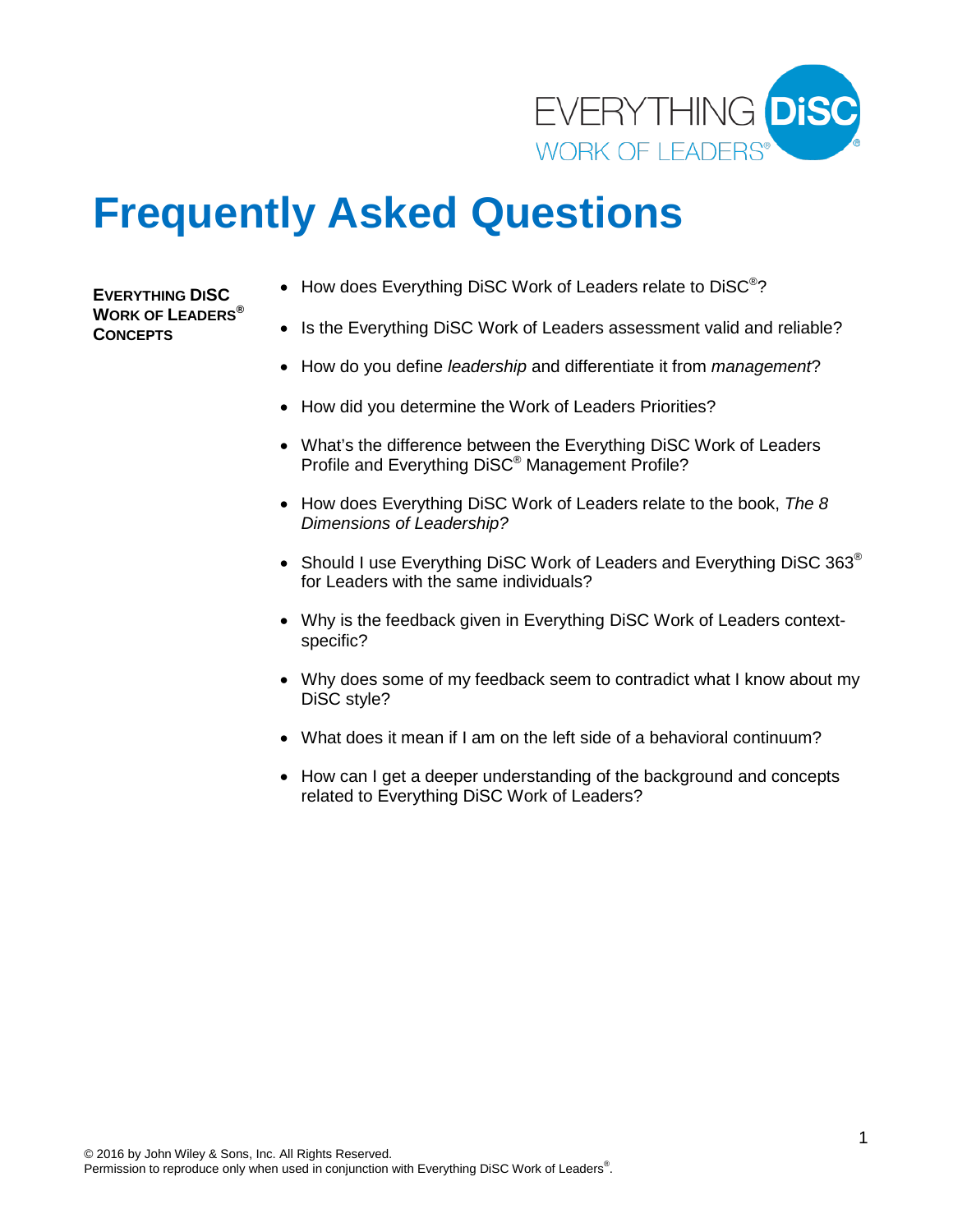

**EVERYTHING DISC WORK OF LEADERS® FACILITATION** 

- Does an organization need to be DiSC<sup>®</sup> literate to use Everything DiSC Work of Leaders?
- What if participants have already taken an assessment for another Everything DiSC® program?
- How much class time should I plan for delivering Work of Leaders?
- Can I use this training with both intact groups as well as non-intact groups?
- Can the Everything DiSC Work of Leaders training be delivered in a virtual environment?
- How do I respond when a participant challenges the best practices approach (i.e., right side of each behavioral continuum) of the Everything DiSC Work of Leaders Profile?
- How do I respond if someone asks what it means if they are on the left side of a behavioral continuum?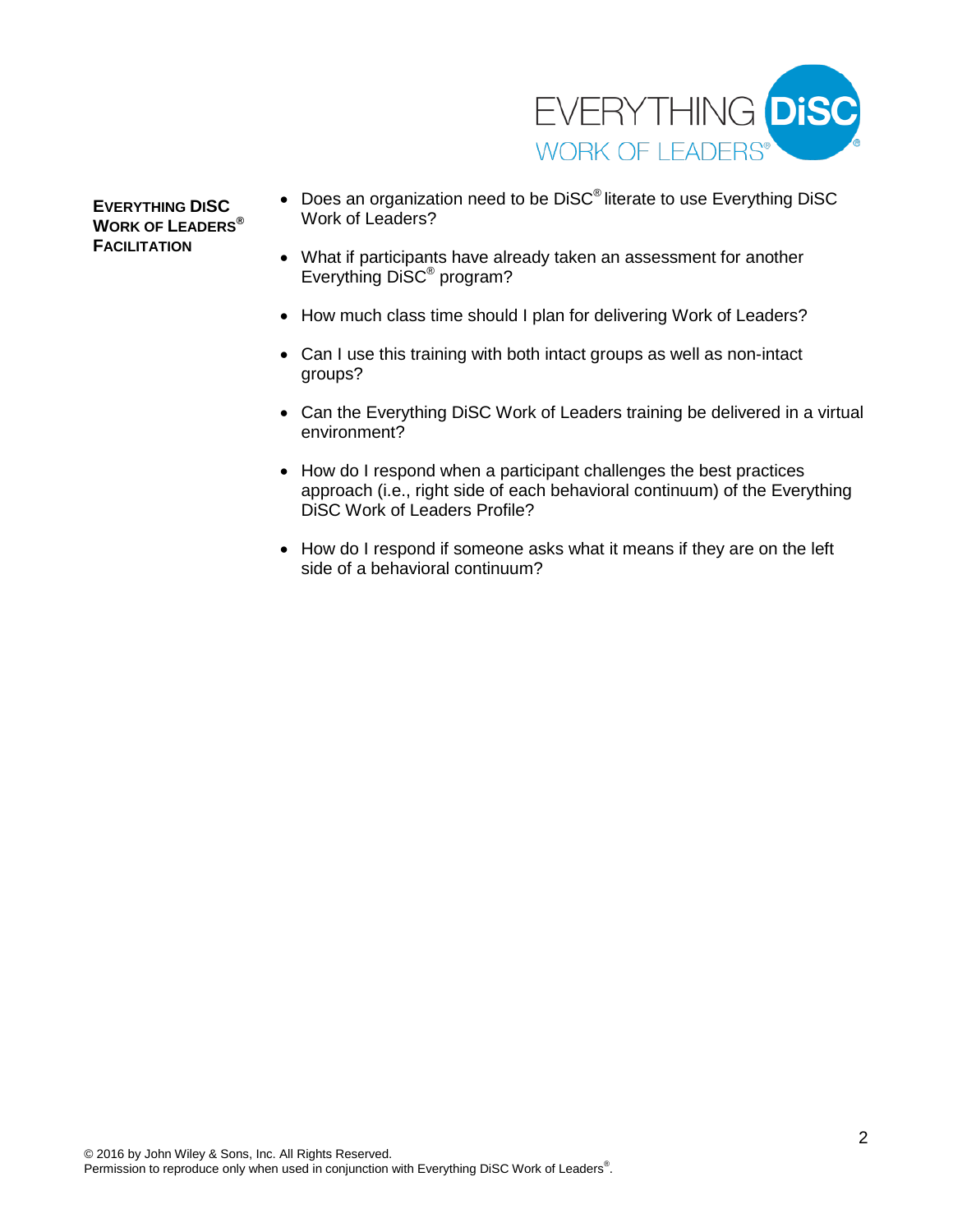

## **Everything DiSC Work of Leaders® Concepts**

#### **How does Everything DiSC Work of Leaders relate to DiSC®?**

Everything DiSC<sup>®</sup> profiles traditionally provide narrative feedback with a particular area of focus such as interacting with colleagues, selling to clients, or managing individuals. Leadership, as a concept, can be hard to grasp because of the multiple, and sometimes conflicting, theories available on the market. Everything DiSC Work of Leaders offers a clear, focused path toward leadership development through its Vison, Alignment, and Execution (VAE) model and the associated behavioral continua for each aspect of the model. A cornerstone principle of Everything DiSC is that all DiSC**®** styles are equally valuable. While all four DiSC styles contribute to leadership success, Everything DiSC Work of Leaders focuses on developing preferred behaviors that are based on best practices. Unlike other Everything DiSC profiles, which emphasize understanding the differences and similarities between people, Work of Leaders focuses on understanding how behaviors influence specific leadership situations.

#### **Is the Everything DiSC Work of Leaders assessment valid and reliable?**

The Everything DiSCWork of Leaders Profile is one of a number of assessments within the Everything DiSC family of products. This assessment builds on over 40 years of DiSC research and knowledge. More information is available in the Everything DiSC Research Report and the *Everything DiSC Research Manual* (in English).

#### **How did you determine the Work of Leaders Priorities?**

First, we used the existing DiSC model research to derive the priorities of leaders with different DiSC styles. We then collected data to evaluate our hypotheses and from this research developed a model for the Everything DiSC Work of Leaders priorities. Finally, leaders were asked to rate how important they felt various priorities were in a work environment. Results showed strong support for the Everything DiSC Work of Leaders<sup>®</sup> model. This model accurately reflects real-life environments that are useful for understanding various approaches to leading teams. More information is available in the Everything DiSC Research Report and the *Everything DiSC Research Manual* (in English).

#### **How do you define** *leadership* **and differentiate it from** *management***?**

A basic internet search of "leadership and management," yields a vast number of results and, therefore, you will find that there are as many definitions for leadership and management as there are experts in the field. In developing Everything DiSC Work of Leaders, we conducted an analysis of experts in the field to identify the broadest commonalities between definitions. From this, we defined leadership as bringing out the best in an organization or in a collection of people—in other words, a *one-to-many* scenario. On the other hand, we defined management as bringing out the best in the individual people you manage on a *one-to-one* basis. As you might imagine, the two have overlapping skill sets; however, each requires unique skills. Everything DiSC Work of Leaders focuses on helping a leader effectively craft a vision for that team, build alignment amongst the team members, and execute that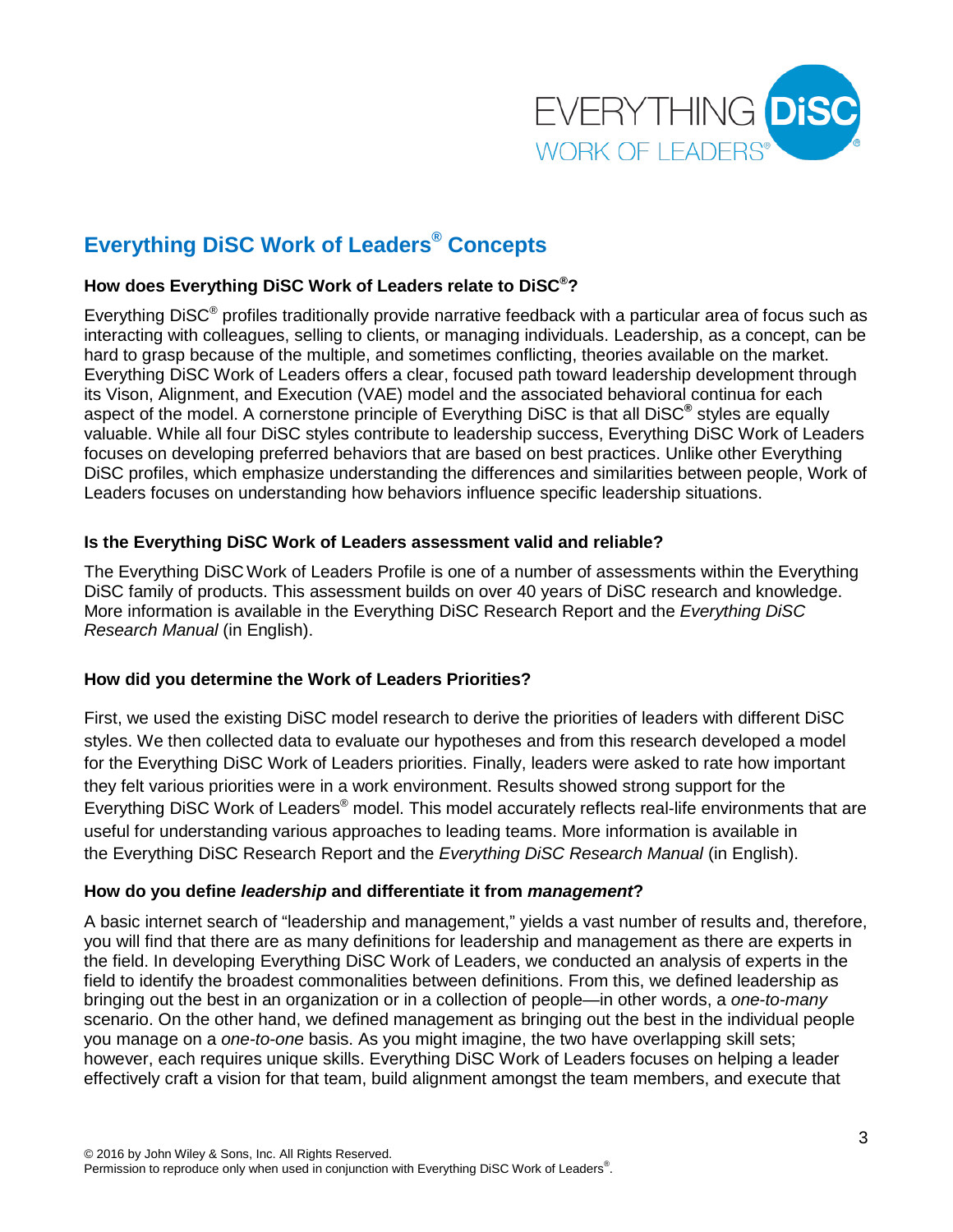

vision moving forward to lead to success. In each of these areas, leaders will learn to be more effective in their *one-to-many* professional relationships.

#### **What's the difference between Everything DiSC Work of Leaders® and Everything DiSC®**

#### **Management?**

Everything DiSC Work of Leaders® defines leadership as a *one-to-many* relationship and focuses on increasing effectiveness in the areas of Vision, Alignment, and Execution using 18 behavioral continua based on leadership best practices. Everything DiSC**®** Management, on the other hand, defines management as a *one-to-one* relationship and focuses on improving effectiveness in directing and delegating, motivating, and developing others using the Everything DiSC Management Map as a guide.

#### **How does Everything DiSC Work of Leaders relate to the book,** *The 8 Dimensions of*

#### *Leadership*?

Everything DiSC Work and Leaders and *The 8 Dimensions of Leadership* are complementary works. Thus, you can very easily use them together to explore different facets of leadership. Everything DiSC Work of Leaders helps leaders become more effective in the areas of Vision, Alignment, and Execution by concentrating on strengths and challenges using 18 behavioral continua. Ultimately, Everything DiSC Work of Leaders helps leaders take action with personalized tips and strategies for each behavior*. The 8 Dimensions of Leadership* focuses on the priorities around the Everything DiSC Leadership Map used in both Everything DiSC Work of Leaders and Everything DiSC 363<sup>®</sup> for Leaders. Overall, the book describes how DiSC® style affects leadership and gives steps for increasing leadership effectiveness.

#### **Should I use Everything DiSC Work of Leaders and Everything DiSC 363 for Leaders with the**

#### **same leaders?**

Yes. Work of Leaders and 363 for Leaders are complementary profiles and work well together by illuminating different aspects of leadership. The goal of Work of Leaders is to make a more effective leader by focusing on the leadership process of Vision, Alignment, and Execution. 363 for Leaders uses rater feedback to help a leader better understand their strengths, challenges, and blind spots. With the Everything DiSC 363 for Leaders, a leader not only gets 360 feedback, but also is provided with three personalized strategies for increasing leadership effectiveness. In addition, normative data helps leaders understand how they align with other leaders.

#### **Why is the feedback given in Everything DiSC Work of Leaders context-specific?**

The behaviors on the right side of the behavioral continua in Work of Leaders are the best practices within a given context or situation. For example, challenging others' ideas helps ensure that logic is solid and solutions are well thought out. When you're trying to gain alignment through open dialogue, however, challenging others' ideas may leave people feeling deflated or intimidated. This can quickly shut down the conversations that lead to shared ownership and true buy-in. In this context, the best practice is to remain open.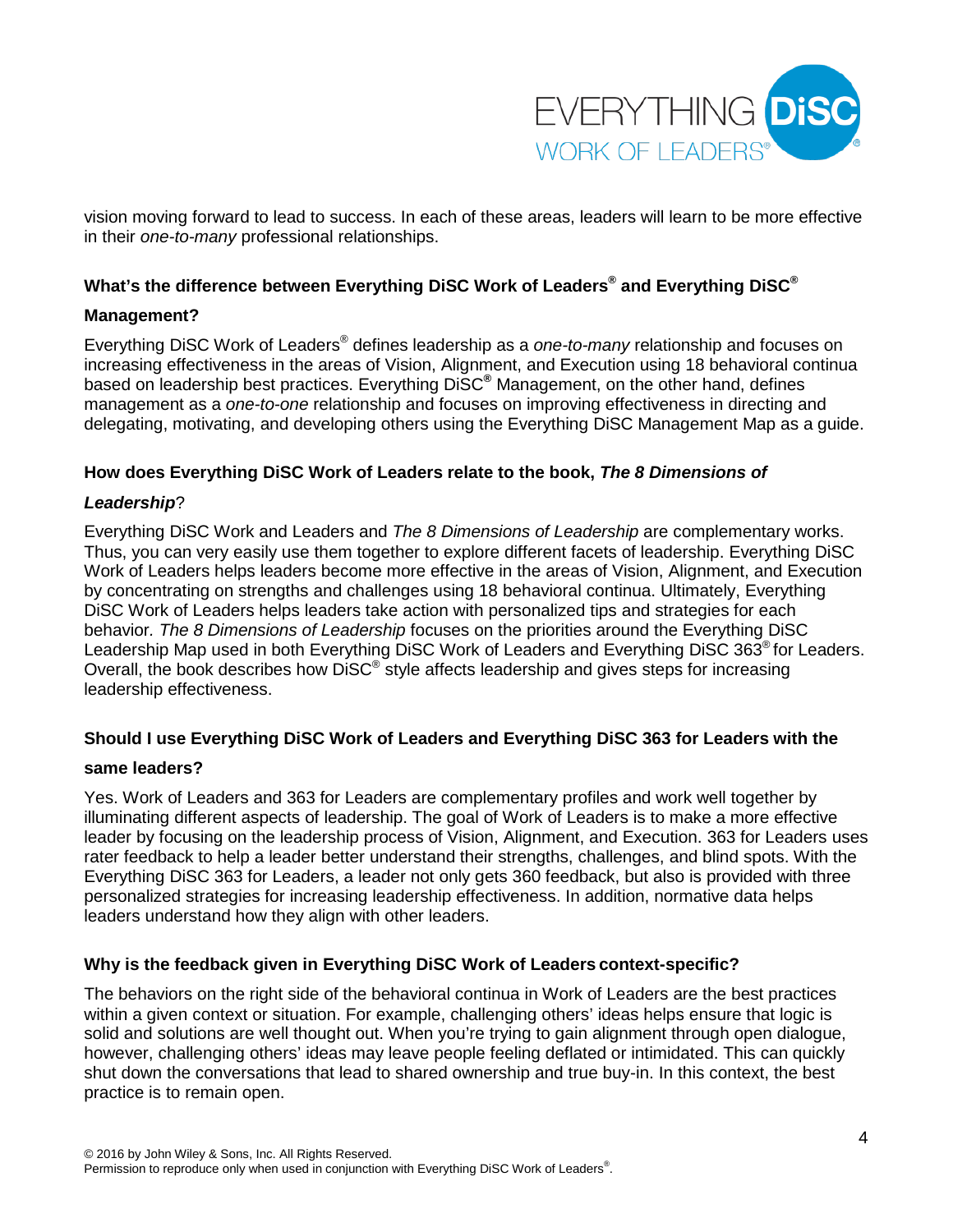

#### **Why does some of my feedback seem to contradict what I know about my DiSC® style?**

There may be times that a person's continua score does not seem consistent with the typical characteristics of their DiSC® style. This can happen because DiSC style and Work of Leaders behavioral continua scores are calculated separately. For instance, we know that two people with the D style are not identical. This is because the D style is multidimensional, containing correlated but separate elements like forcefulness, directness, and tough-mindedness. There are times when an individual may demonstrate only two out of three of these characteristics and still be classified as a D style. Unexpected continua scores help reflect the depth of a person's DiSC style. With Everything DISC Work of Leaders<sup>®</sup>, it was important to report results at this level of precision because of the emphasis placed on the behavioral continua. The Everything DiSC® Supplement for Facilitators can help you identify unexpected behaviors and is available for any Everything DiSC<sup>®</sup> profile.

#### **What does it mean if I am on the left side of the behavioral continua?**

The behaviors on the right side of each behavioral continuum represent the best practices for each phase of the Work of Leaders process. If you are closer to the left side of the behavioral continua, it does not mean you cannot perform these best practices. Rather, it simply means that it may take more energy for you to do so. More than 50% of leaders have between five and nine behaviors on the left side of the continua.

#### **How can I get a deeper understanding of the background and concepts related to Everything**

### **DiSC Work of Leaders®** ?

For resources such as research reports and coaching tips and tools, refer to the Everything DiSC Work of Leaders Help and Resources links in the Support Materials folder on the USB drive of the Everything DISC Work of Leaders<sup>®</sup> Facilitation Kit. In addition, our Work of Leaders podcasts, narrated by Mark Scullard, our Director of Research, let you hear first-hand how to interpret Work of Leaders profiles so you can better answer participants' questions. We highly recommend listening to the podcasts before facilitating Everything DiSC Work of Leaders.

## **Everything DiSC Work of Leaders Facilitation**

#### **Does an organization need to be DiSC literate to use Everything DiSC Work of Leaders**?

No. An overview of DiSC as well as a narrative about the participant's DiSC style is provided in the early pages of the Everything DiSC Work of Leaders Profile. These pages give sufficient foundation for understanding how their natural tendencies influence their leadership skills. If you wish to take a deeper dive into Everything DiSC, an optional activity called Discovering DiSC is offered with the facilitation. The activity can be inserted into Module 1 to provide a more in-depth exploration of DiSC principles.

#### **What if participants have already taken an assessment for another Everything DiSC program?**

If a participant has already taken an Everything DiSC assessment, you can use those scores to create a Work of Leaders report for the same person. However you cannot use scores from the DiSC**®** Classic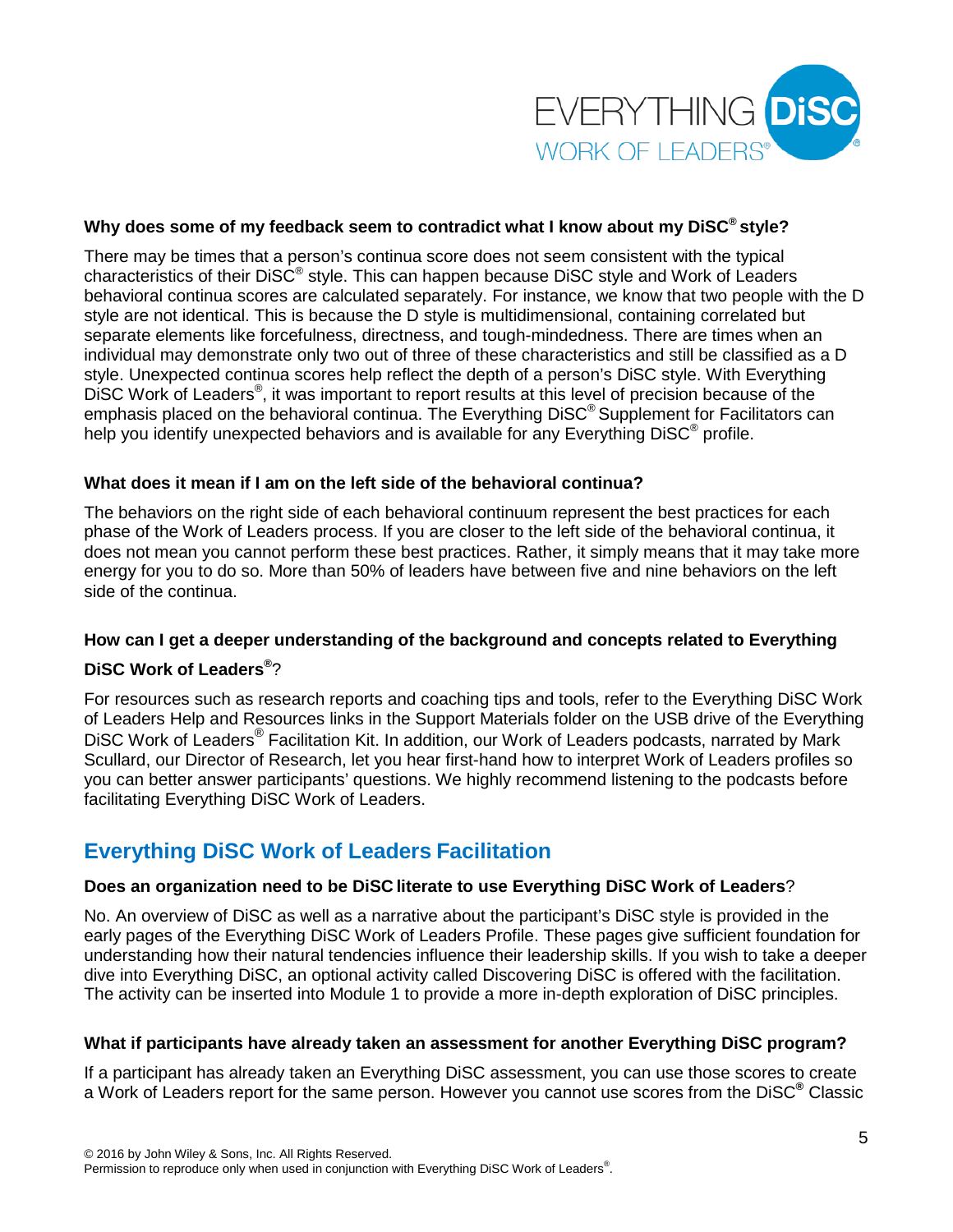

family of reports. To create an additional report, locate the participant's existing Everything DiSC record in EPIC by selecting Manage Reports > Edit Existing Reports and enter the appropriate search criteria. Once the record is opened, select the Create an Additional Report button at the bottom of the page and follow the prompts. (See EPIC Help and Tutorials for more information.) Please note that the participant will need to respond to the Work of Leaders assessment items before the profile can be generated since these assessment items are specific to this program.

#### **How much class time should I plan for delivering Work of Leaders**?

The Everything DiSC Work of Leaders<sup>®</sup> facilitation is comprised of five modules, ranging in delivery time of 60 to 90 minutes each. The module lengths are estimates that are subject to change depending on group size and adjustments for group and partner discussions. It is not recommended that a trainer attempt to deliver all five modules in a single day's session. In addition to the effects of group size and discussion needs, facilitators should consider the large amount of information processing that is required of the participants. Test groups have found that a minimum of two days is best to ensure a positive, enlightening leadership development experience. Due to its modular design, Work of Leaders Facilitation can also be delivered as a workshop series, with each module a separate workshop.

#### **Can I use this training with both intact groups as well as non-intact groups?**

Yes. While some of the activities in the Everything DiSC Work of Leaders lend themselves to revealing patterns and insights about leadership within an intact work group, the program aims to help participants explore their own leadership strengths and challenges and, therefore, can be used in any group form. With that being said, if you find yourself working with an intact group, you have the added opportunity of enriching the program by taking participants' new-found insights to an organizational level in your discussions.

#### **Can the Everything DiSC Work of Leaders® training be delivered in a virtual environment?**

Yes. However, as you consider how to adapt Everything DiSC Work of Leaders to a virtual environment; do not underestimate the power of the conversations that are inspired by this particular training, which are a primary agent for insight processing. Therefore, be sure to design your webinar to use interaction tools to their fullest extent (i.e., chat, polling, whiteboards, and breakout rooms). Keeping your class sizes at 15-20 will also help facilitate meaningful conversations in a virtual environment.

#### **How do I respond when a participant challenges the right side of a continuum as being the best**

#### **practice or the left side as not being one**?

The terms used at the end of each behavioral continuum in the Everything DiSC Work of Leaders Profile are context specific. In other words, the behaviors are a best practice or a hindrance only as it relates to that specific step in the Work of Leaders process. Here are some responses you can use when participants object to the labeling of a certain continuum: